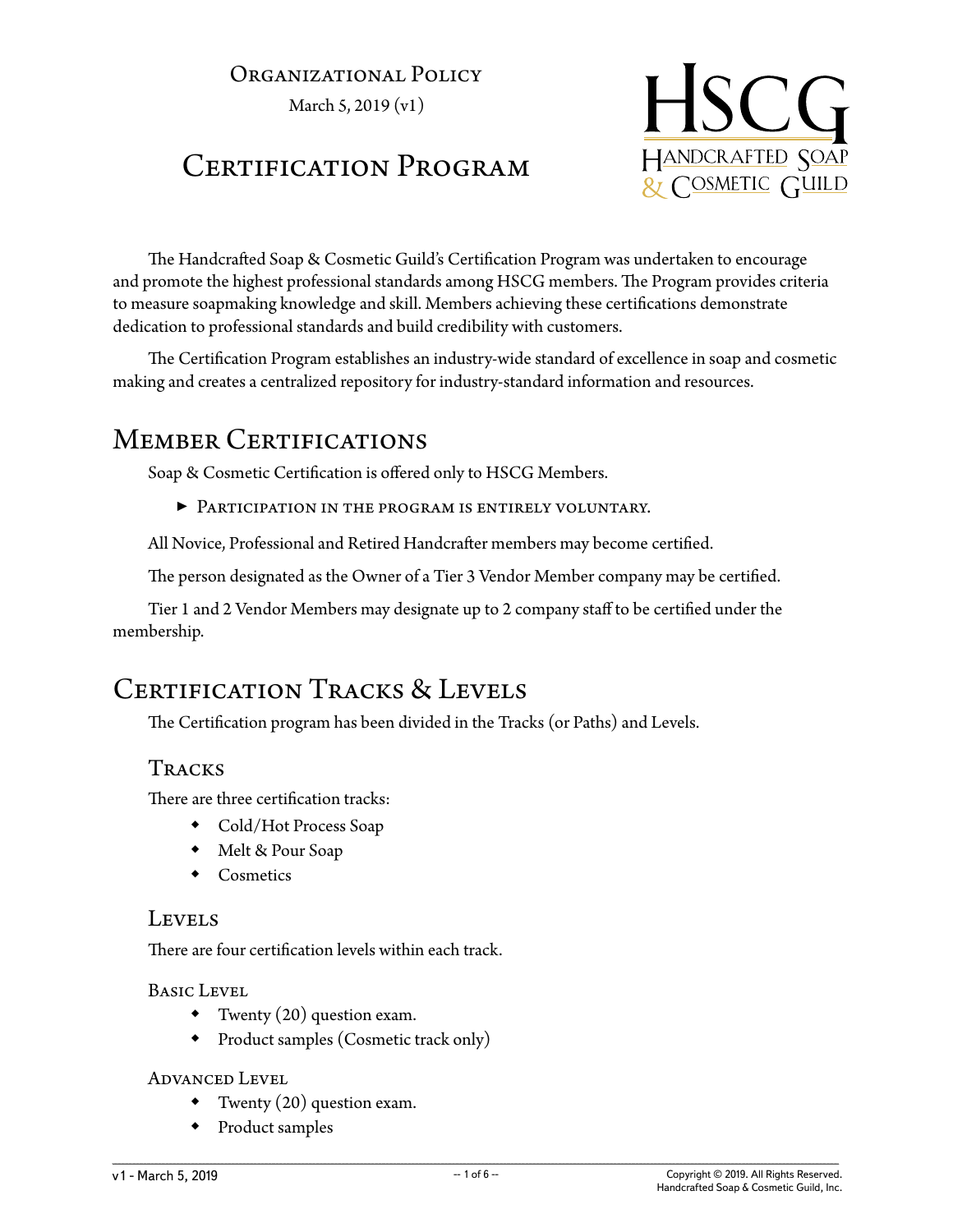#### Expert Level

- Twenty (20) essay question exam
- Topical report
- Product samples

Master Level

- Ten (10) essay question exam
- Product samples
- Topical report
- Research project

Each level covers the following subjects, requiring greater proficiency and depth of understanding as the levels increase:

- Techniques for developing soap or cosmetic formulas
- Sample product quality (except Basic Soapmaking levels)
- Terminology and chemistry
- Labeling requirements
- Safety and Good manufacturing practices
- Environmental concerns

# Examination Content

Content of the Certification examinations, product sample requirements, and product sample grading criteria were developed by a Certification Committee established by the Board of Directors for that purpose. Every few years a special committee should be appointed to Board of Directors to review the Certification program content and criteria, and to propose any needed updates or revisions.

Any change to the Certification exam questions, product sample requirements or product sample grading criteria requires approval from the Board of Directors.

### Test Generation

All approved examination questions are maintained in a database on the HSCG website. Both practice tests in the Member Area and printed tests for final examinations are generated from the database.

The Certification module of the HSCG website has been programed to create a different version each time a test is generated. Three levels of randomization are used:

- 1) Each question on the test is randomly selected from multiple options. In other words, there may be six different question options for "Question #1" on the test. Each time a test is generated, one of those six questions is randomly selected to become Question #1 on that version of the text.
- 2) The questions are presented in random order. After the questions are selected, they are shuffled. What was question #1 on one test might be Question #20 on a different test.
- 3) For every question used on the test, the multiple choice options are randomly ordered. That means that one time the correct answer may be in position "A" and the next time it may be in position "C".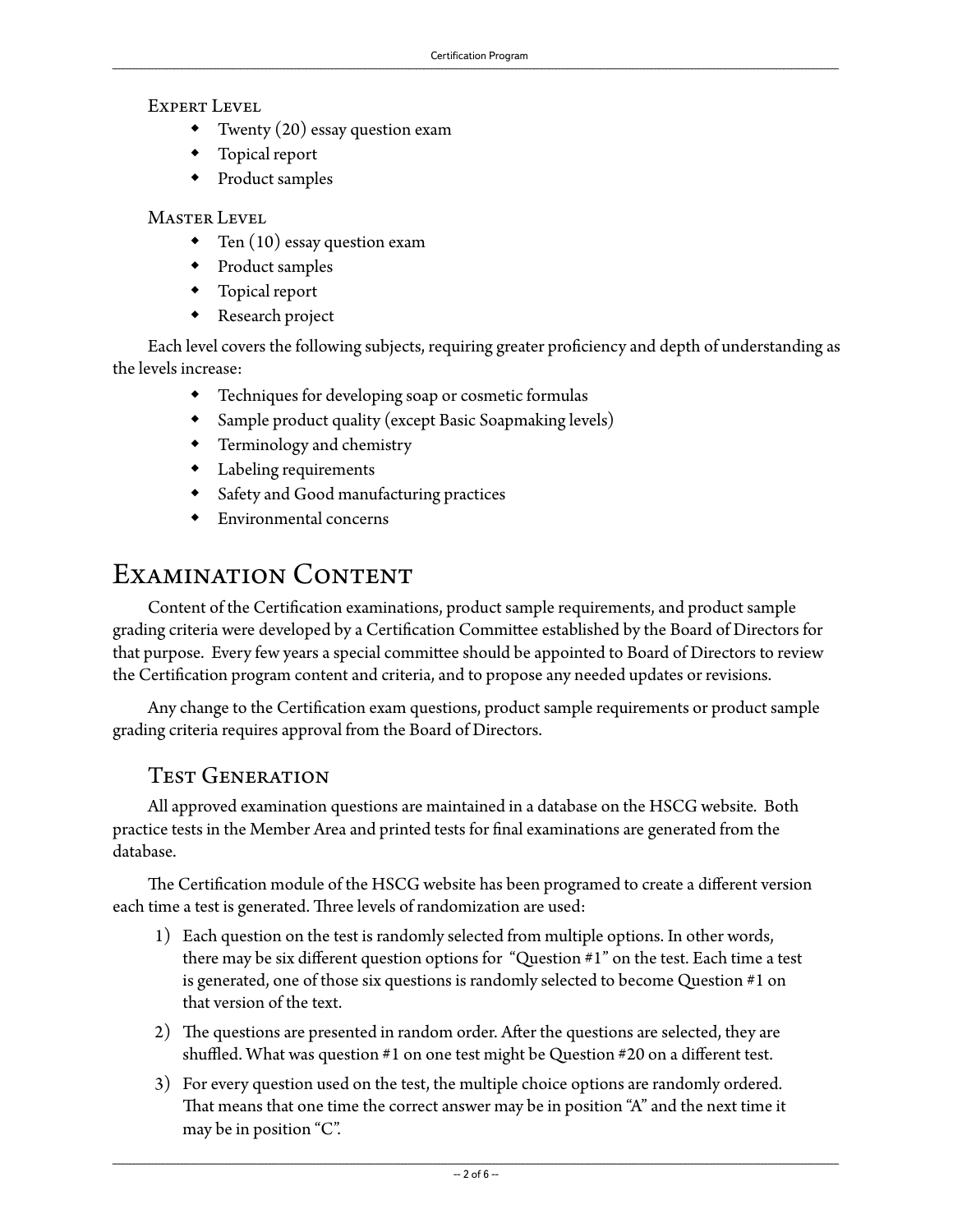## Examination Locations

It is the HSCG's intention to make all the examinations available to all members.

### AT THE ANNUAL CONFERENCE

Certification at all levels is available at the HSCG Annual Conferences. Examinations are administered at least once—usually twice—during the conference. Members wishing to get Certified at the Annual Conference should register in advance and watch for notices concerning schedules and deadlines.

#### Examinations

Members may take more than one test per period (i.e. Basic CPHP and Basic MP). Members may take the test for one level during the first testing period and, if passed, may take the test for the next level in that track during the second testing period.

Anyone wishing to take the Expert or Master examination at the Conference must inform the Certification Director at least 30 days in advance to ensure that personnel and space are allocated for the longer exam period allowed for these tests.

#### Soap and Cosmetic Samples

It takes time to grade the soap and cosmetic samples which are required for all levels except Basic CP/HP and MP Soapmaker Certification. Therefore to complete certification at the annual conference, the following timetables apply to the submission of soap and cosmetic samples:

- Basic and advanced cosmetic samples and advance soap samples may be submitted at the HSCG Conference. If the samples and testing are passed, the certificate will be awarded at the Conference.
- Expert or Master soap or cosmetic samples must be submitted to the HSCG office at least 30 days prior to the conference to allow time for review and grading.

Basic and advanced cosmetic samples and advance soap samples may alternatively be submitted to the HSCG office up to 30 days after Conference. If testing is passed at the conference and the samples pass, then the certification will be awarded when the sample grading is completed.

#### Reports and Research Projects

For those wishing to complete Expert or Master level certification at the Annual Conference, the required reports or research projects must be submitted to the HSCG office at least 30 days prior to the conference to allow time for review and grading.

### PROCTORED EXAMS

 A member who cannot travel to an HSCG Annual Conference or who wishes to become certified between conferences may arrange for a proctored exam in his or her area.

#### *Proctor: a person who has been appointed to keep watch over students at examinations.*

The proctor must be approved by the HSCG. The proctor agrees to receive the exam, administer it according to the HSCG rules, and return all the paperwork to the Certifications Director. The exams are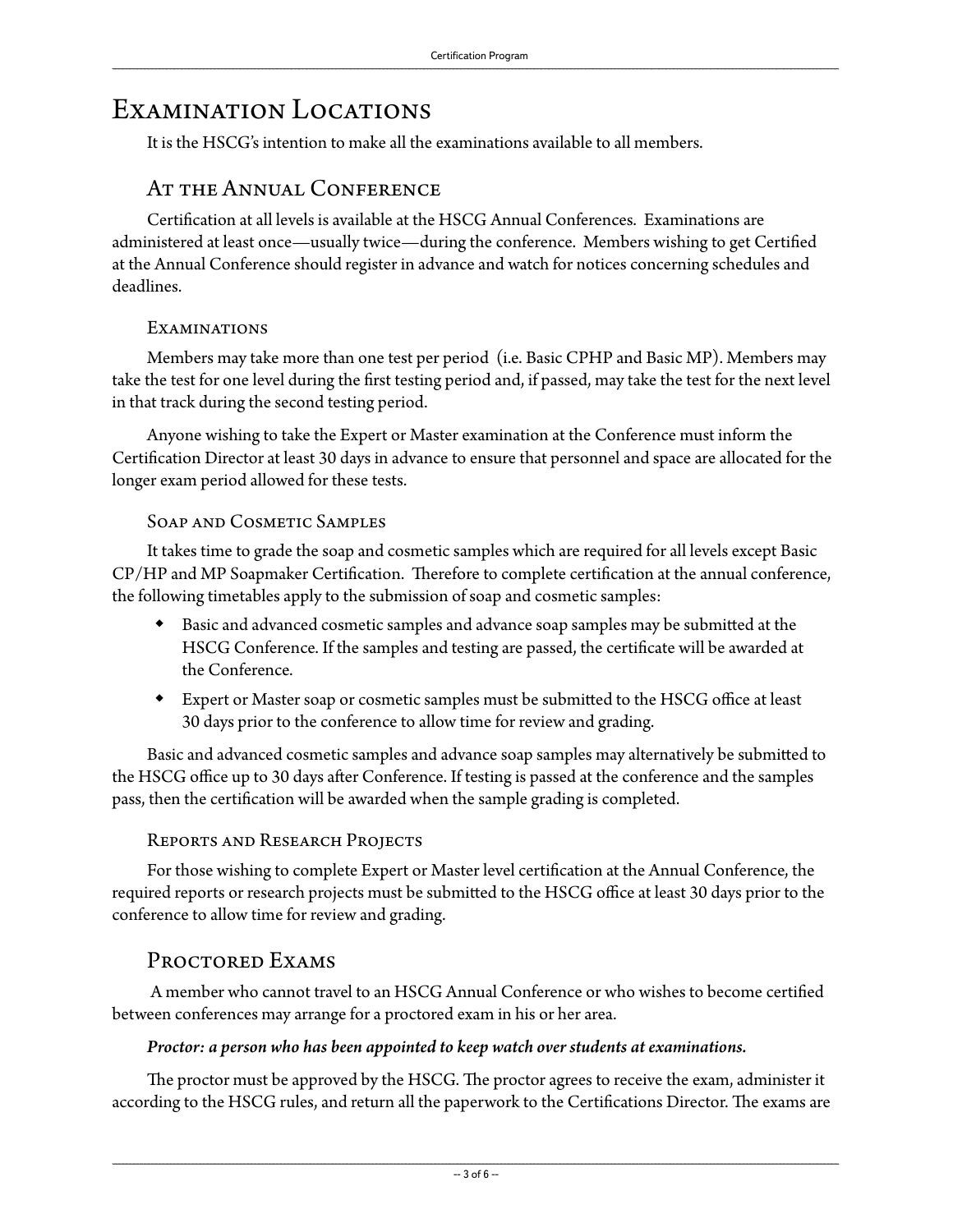graded by the Certifications Director. Sample products are sent directly to the Certifications Director. Once the certification requirements are met, a certificate is issued by the HSCG office.

Full details on the administration of proctored exams and the forms necessary are maintained in the Member Area of the HSCG website.

#### Group Exam

Group examinations make it possible for a group of several HSCG members to take their certification exams at one time with one proctor. Local or regional groups or gatherings can arrange for group exams for HSCG members. Vendors or Suppliers can set up HSCG certification exams for their customers who are HSCG members.

For group exams, one person is designated as the Certification Advocate (CA). The CA must be a current member of the HSCG. The CA acts as proctor or arranges for someone to serve as proctor, gets approval from the HSCG, sets the time and date, receives the testing materials, verifies all examinees are HSCG members and have registered and paid for their certification, makes sure testing is properly conducted, and sends the completed tests back to the HSCG.

Full details on the administration of group exams and the forms necessary are maintained in the Member Area of the HSCG website.

## Registration and Fees

Registration and payment for HSCG Certification is done through the HSCG Shopping Cart on the HSCG website. Payment and registration may be made by phone or mail, but is not recommended.

Once the purchase is completed and payment received, the Certification Director initiates the Certification process. If the member is going to take a Proctored exam, he/she is responsible for submitting the required forms in a timely manner.

The examination portion of a certification and submission of any required soap samples must be completed within 90 days of payment. If more than 90 days elapses, the registration expires and must be resubmitted before the certification process may proceed. No refunds are granted when a certification registration expires.

Certification fees are set by the Board of Directors and may be changed from time to time.

## CERTIFICATION EXPIRATION

Basic Level certification for Handcrafter members and Vendor Member company owners is valid indefinitely, regardless of whether membership in the HSCG is maintained.

Basic Level certification for individuals other than the company owner who are certified under a Tier 1 or Tier 2 membership are valid only so long as:

- a) The company maintains a membership in the HSCG, and
- b) The individual continues as a designated representative of the company.

Advanced, Expert and Master Certification are not indefinite. They are valid only with current membership in the HSCG. If the membership expires, there is a 90 day grace period during which the certification may be reinstated by paying a fee of 50% of the current fee for the level. Once the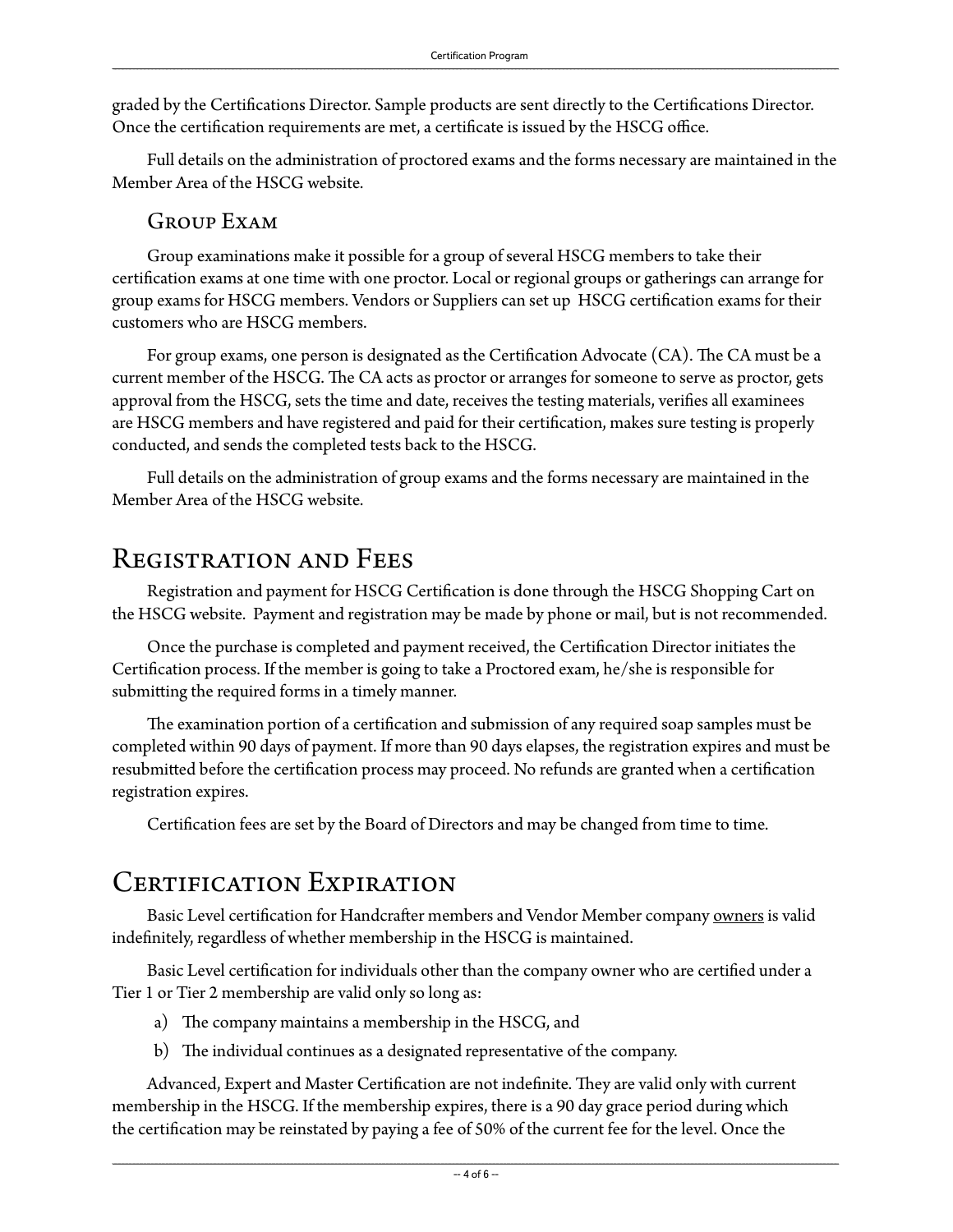membership has been expired for more than 90 days, the person must re-qualify under the current requirements for the level.

All levels of certification are indefinite for individuals who have been awarded Lifetime Honorary Membership status.

# BENEFITS TO CERTIFIED MEMBERS

HSCG Certified Members are afforded certain benefits.

### Use of the Certified Member Badge

HSCG Certified Members may use the HSCG Certified Badge for their level of certification. Examples of the Certified Badge:



The Certified Badge is available in the Certification section of the Member Area of the HSCG website. Use of the HSCG Certified Badge is subject to the terms and conditions specified on the HSCG website.

NOTE: Use of the Certified Badge is limited to current HSCG members. Expired members who retain indefinite Basic Level Certification are not qualified to use the Certified Badge.

### Listing of Certified Members

A listing of all HSCG Certified Soap & Cosmetic Makers is included in the Consumer section of the HSCG Website. (https://www.soapguild.org/consumers/certified.php)

Inclusion in the list of Certified Members is automatic, provided the member has set up a listing in the Soap and Cosmetic Directory.

### Icon in Soap & Cosmetic Directory

Certified members' listings in the Soap and Cosmetic Directory include an icon indicating that the Soap/Cosmetic Maker is certified.

## Program Administration

The Certification Program is administered by the Certifications Director. The Executive Director is responsible for assigning the duties of Certifications Director to a staff member within the HSCG.

The duties and responsibilities of the Certifications Director include:

- Receiving Certification registrations, approving proctors and sending out examination materials;
- Receiving and grading all examinations;